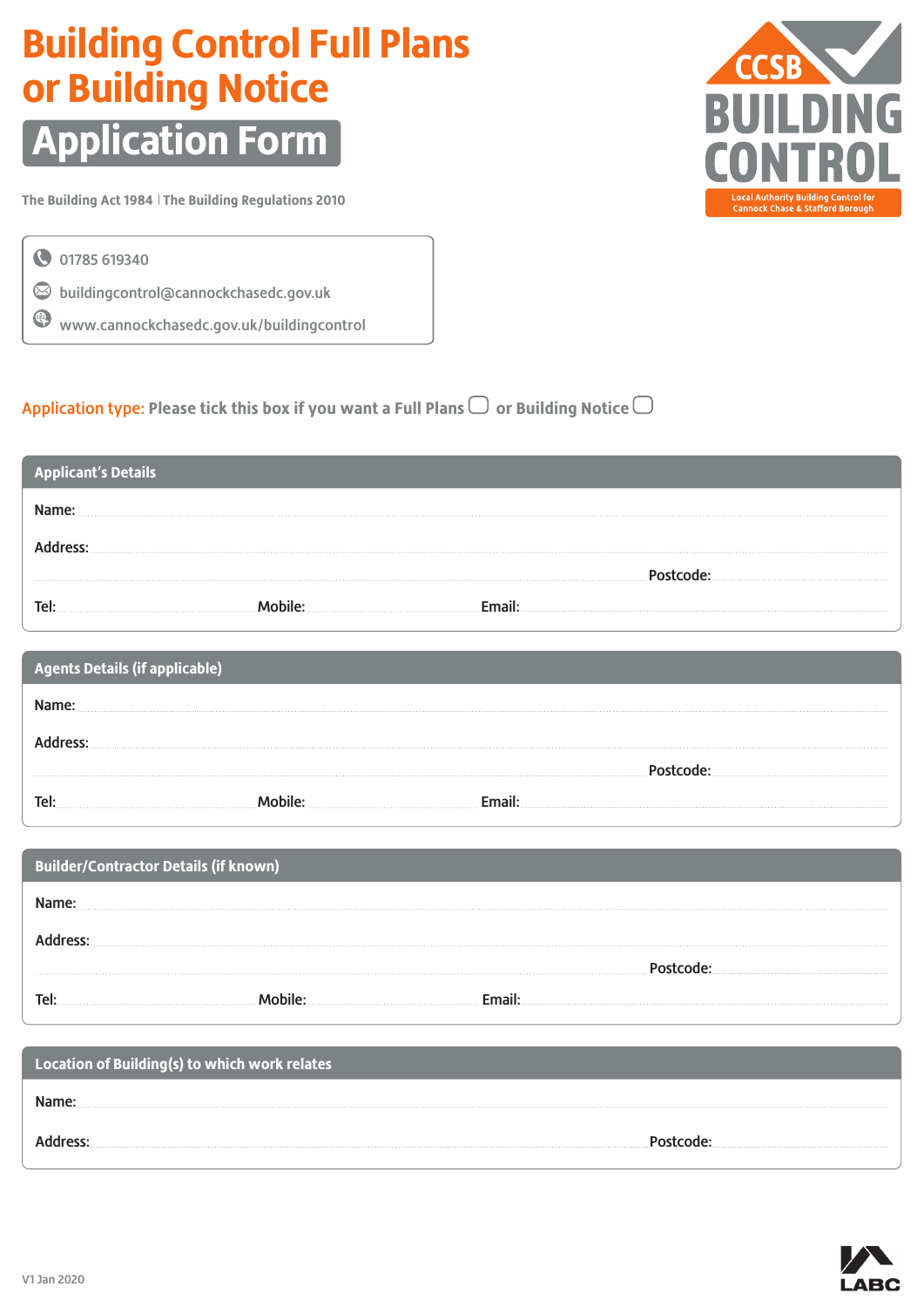| <b>Proposed Work(s)</b>                                                                                                                                                                                                    |                                                                                                    |                                                                                                                                                                                                                                |  |
|----------------------------------------------------------------------------------------------------------------------------------------------------------------------------------------------------------------------------|----------------------------------------------------------------------------------------------------|--------------------------------------------------------------------------------------------------------------------------------------------------------------------------------------------------------------------------------|--|
|                                                                                                                                                                                                                            |                                                                                                    |                                                                                                                                                                                                                                |  |
|                                                                                                                                                                                                                            |                                                                                                    |                                                                                                                                                                                                                                |  |
|                                                                                                                                                                                                                            |                                                                                                    |                                                                                                                                                                                                                                |  |
| <b>Use of Building</b>                                                                                                                                                                                                     |                                                                                                    |                                                                                                                                                                                                                                |  |
|                                                                                                                                                                                                                            |                                                                                                    |                                                                                                                                                                                                                                |  |
|                                                                                                                                                                                                                            |                                                                                                    |                                                                                                                                                                                                                                |  |
|                                                                                                                                                                                                                            | 3. Is this building intended, to be put to a relevant use (Regulatory Reform (Fire Safety) Order)  |                                                                                                                                                                                                                                |  |
| $\bigcup$ Yes<br>$\Box$ No                                                                                                                                                                                                 |                                                                                                    |                                                                                                                                                                                                                                |  |
|                                                                                                                                                                                                                            | 4. Means of drainage - Mains / Septic Tank / Other <b>Commission Commission</b> Commission         |                                                                                                                                                                                                                                |  |
| <b>Domestic Electrical Work</b>                                                                                                                                                                                            |                                                                                                    |                                                                                                                                                                                                                                |  |
|                                                                                                                                                                                                                            |                                                                                                    |                                                                                                                                                                                                                                |  |
| certificates carry out the electrical works?                                                                                                                                                                               |                                                                                                    | Will an electrician registered with Part P Competent Persons Self-Certifying Scheme or qualified to complete BS7671 installation                                                                                               |  |
|                                                                                                                                                                                                                            | $\Box$ Yes $\hskip10mm\Box$ No $\hskip10mm$ If NO, an additional inspection charge will be payable |                                                                                                                                                                                                                                |  |
|                                                                                                                                                                                                                            |                                                                                                    |                                                                                                                                                                                                                                |  |
| Date of<br>commencement                                                                                                                                                                                                    |                                                                                                    | (if known) Please note at least two working days notice is required                                                                                                                                                            |  |
|                                                                                                                                                                                                                            |                                                                                                    |                                                                                                                                                                                                                                |  |
|                                                                                                                                                                                                                            | Charges (see separate guidance note for details of charges)                                        |                                                                                                                                                                                                                                |  |
|                                                                                                                                                                                                                            |                                                                                                    | m <sup>2</sup><br>floor area: with a state of the state of the state of the state of the state of the state of the state of the                                                                                                |  |
|                                                                                                                                                                                                                            |                                                                                                    | Plan fee: £ Plan fee: £ Plan fee: £ Plan fee: £ Plan fee: £ Plan fee: £ Plan fee: £ Plan fee: £ Plan fee: £ Plan fee: £ Plan in the plan in the plan in the plan in the plan in the plan in the plan in the plan in the plan i |  |
|                                                                                                                                                                                                                            |                                                                                                    |                                                                                                                                                                                                                                |  |
| Please state name of person/company responsible for payment of inspection fee: <b>members of payment</b> of inspection fees<br>Please make cheques payable to Cannock Chase Council                                        |                                                                                                    |                                                                                                                                                                                                                                |  |
|                                                                                                                                                                                                                            |                                                                                                    |                                                                                                                                                                                                                                |  |
| <b>Conditions</b>                                                                                                                                                                                                          | I agree to the plans being passed subject to conditions where appropriate                          |                                                                                                                                                                                                                                |  |
|                                                                                                                                                                                                                            | (Full Plans only) (delete if you wish)                                                             |                                                                                                                                                                                                                                |  |
| <b>Extension of time</b>                                                                                                                                                                                                   |                                                                                                    | I agree to an extension of time by which a decision shall be issued from 5 weeks to 2 months                                                                                                                                   |  |
|                                                                                                                                                                                                                            | (Full Plans only) (delete if you wish)                                                             |                                                                                                                                                                                                                                |  |
| <b>Statement</b>                                                                                                                                                                                                           |                                                                                                    |                                                                                                                                                                                                                                |  |
| This notice is given in relation to the building work as described, is submitted in accordance with Regulation 12 (2) (b) for Full Plans or 12<br>(2) (a) for a Building Notice and is accompanied by the appropriate fee. |                                                                                                    |                                                                                                                                                                                                                                |  |
| Name:                                                                                                                                                                                                                      |                                                                                                    |                                                                                                                                                                                                                                |  |
|                                                                                                                                                                                                                            |                                                                                                    |                                                                                                                                                                                                                                |  |